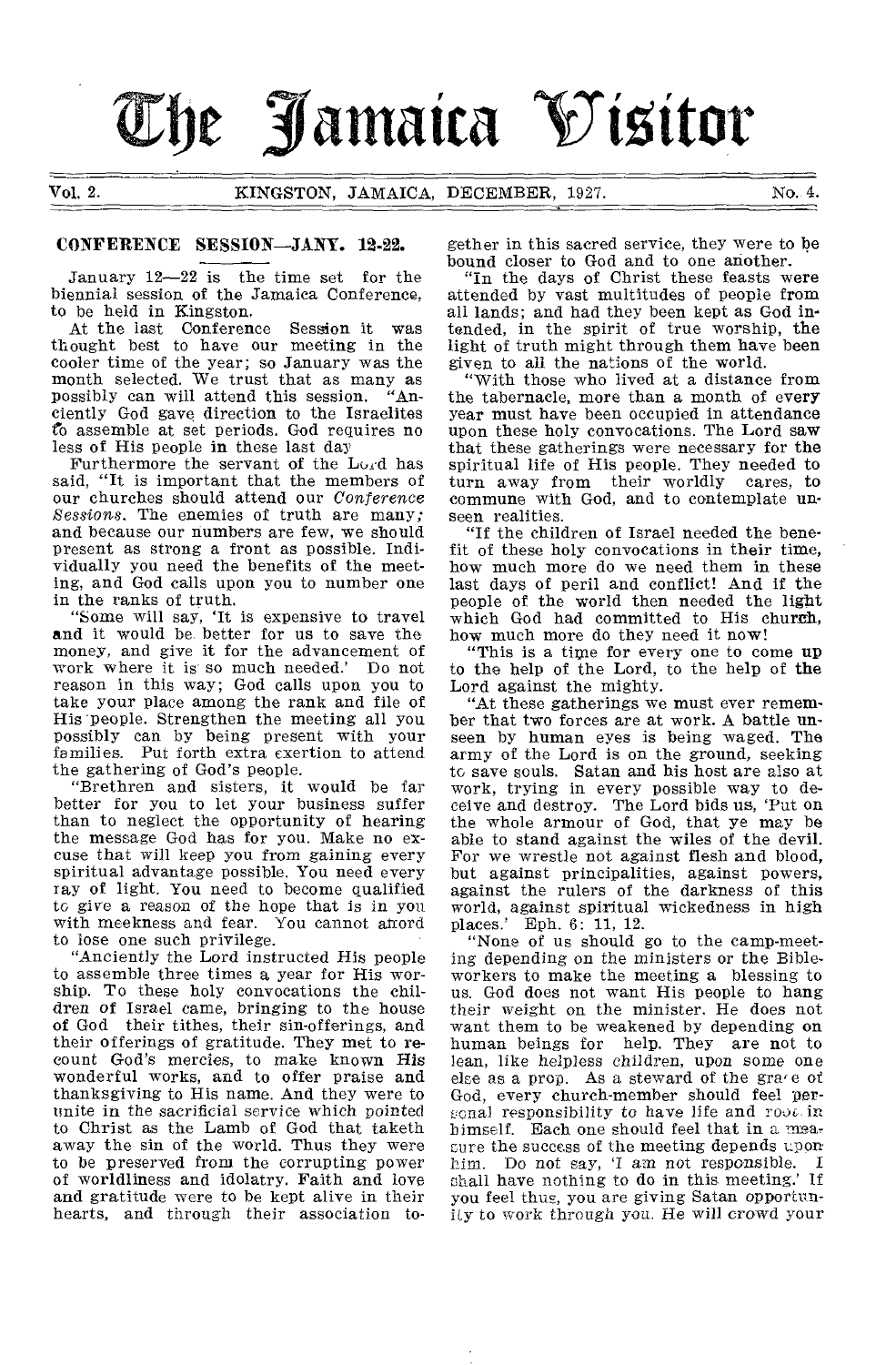mind with his thoughts, giving you something to do in his lines. Instead of gathering with Christ, you will scatter abroad."

We extend a hearty welcome to all our brethren and sisters.

W. J. HUADON.

# SPECIAL NOTICE.

It is desired, that if any of our brethren are in possession of foodstuffs, ground provisions, peas, beans, potatoes, cocos, vegetables, coconuts, etc., and are desirous of disposing of them, they be good enough to communicate immediately with the office at 112 Tower Street, quoting kind of provisions that can be supplied, and cost of same delivered at the Railway Station, Kingston, or by truck.

At the coming Conference such foodstuffs will be of great assistance for providing the board of the delegates.

W. J. H.

#### AMONG THE CHURCHES

At the present writing I am on a trip toward the West end of the island. I expect to visit the churches in the parishes of St. James, Hanover, and Westmoreland. I have already visited some of the churches in St. Ann, and am at present in Brown's Town, and have been having a very enjoyable visit with the few believers here. They are of good courage and expect to keep pressing the battle on until the work is finished, expecting to see souls in the Kingdom as a result of the work done.

I find that this little company has been supplemented by two recent arrivals. Sister Smith of the Kingston church has removed to this city and is doing excellent work in this her native home, where she is so- favourably known. Brother Winter who has for some time in the past been the leader of the church at Windsor Forest in Portland, has removed to this city, which is his birth-place. Brother and Sister Winter and their family have been heartily welcomed by the few believers here, and we feel that there are brighter days before the Brown's Town company.

One thing has greatly impressed me about these two removals. Both Brother Winter and Sister Smith were strongly impressed that they should leave their congenial surroundings, where they were members of large churches, and come to this place to labour for their friends and acquaintances in their native parish. I feel sure that these were the promptings of the Holy Spirit, as neither of them had any other reason for Sister Smith was nicely located in Kingston, and Brother Winter had a pleasant home at Sherwood Forest where he was having success. We trust that the Lord will greatly bless the united efforts of this little company of believers.

On November 9, I met with the church at St. Ann's Bay. This was a real privilege, and I greatly enjoyed meeting with these brethren and sisters. I am happy to report that they have their lovely little church building all completed, except the building of the new benches, which they are plan-ning to finish up in a short time. The building is nicely painted both inside and out, and is a real credit to the Cause.

I was much interested in the report Brotheir Barnes, their leader, gave of his experiences in the Harvest Ingathering work. The things he told us reminded us of what we read in a recent *Review* from the pen of Elder Spicer. He said that the greatest feature in this Ingathering work was the privilege it brought us of giving the message to our neighbours and friends. Brother Barnes can testify to the truth of that statement, as he has had some wonderful experiences with the people whom he has met in the Ingathering C2mpaign.

On November 10, I visited Mr. and Mrs. Gideon Gallimore, and he and I went out to look for some of our isolated believers in the Dry Harbour Mountains. We were successful in finding these dear people and enjoyed a pleasant visit with them. It is truly a pleasure to meet with our people and to find them of good courage and pressing on toward the goal of our Christian warfare.

We are anticipating a pleasant visit with all the churches which we shall meet on this trip, and solicit the prayers of God's people everywhere for these churches in the West part of the island. Our prayer is that the Lord may bless the united efforts of all the churches for the finishing of this great work in Jamaica.

R. J. SYPE.

# SPANISH TOWN AND OLD HARBOUR

It was my privilege to meet with the Spanish Town company Sabbath morning, November 12th. A bright and lively Sabbath-School was held, and a deep interest was manifested in the study of the lessons for the day. The ordinances of the Lord's House were celebrated, and the Spirit of God came near.

On the wall was the Harvest Ingathering chart, well dotted over with the red stars showing that Spanish Town has reached their Harvest Ingathering church goal; but as all have not reached their individual goals, they are still working. The Lord is blessing the Spanish Town church and their faithful leader, Brother Gibson.

In the afternoon I travelled on to Old Harbour to meet with the little company After some difficulty we crossed the gully, which was swollen from the recent rains, and reached the home of Brother and Sister Plummer, where the meetings are held. Here a faithful little company of believers were already gathered, and the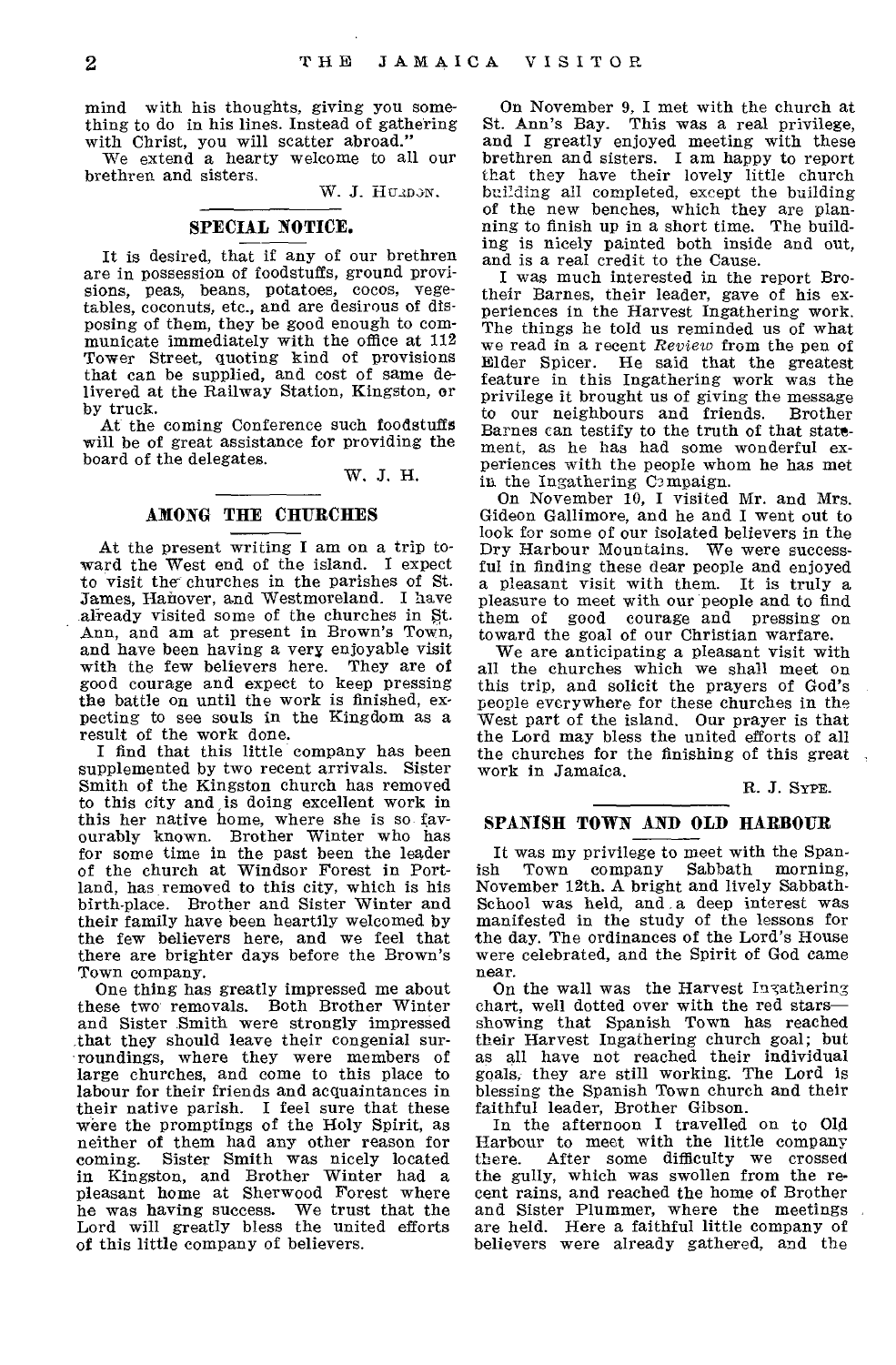ordinances of the Lord's House were celebrated. The Spirit of God came very near, and all were encouraged to press on in the good way. This little company is greatly This little company is greatly in need of a place of worship. The lot has been secured, but no building as yet. Brother Plummer's home is often too small to hold the people, and the faithful ones are longing for some place where they may be able to invite strangers and interested ones<br>to meet and hear the message. Let us to meet and hear the message. not forget to pray for the faithful struggling companies in the country. Mrs. Hurdon, the Conference S.S. Secretary, accompanied me, and she reports that more book marks for faithful S.S. attendance and daily study are sent there than to any other company of the same size. Some of us are faithful when everything goes well, but the test is faithfulness when things go hard.

W. J. HURDON.

# NOTES FROM THE EAST END

We are glad to be able to bring before the readers of the *Visitor* further news of the progress of the work at this end of the Island.

On Sunday, October 16th, we had the pleasure of attending a Harvest Festival Service at Sherwood Forest, eight miles from Port Antonio. A very interesting programme was prepared for the occasion by the Sherwood Forest choir, which was added to by members of the Port Antonio and Manchioneal choirs. The service was largely attended by the inhabitants of the district, and was a success from every point of view. Between £7 and £8 were realized from the offering and sale of products. The writer had the privilege of speaking to an overflowing church at  $\overline{7}$  o'clock in the evening.

We journeyed over to Moor Park to spend the week-end, November 4-7, with the brethren there, but, unfortunately, incessant rains made it impossible for us to have any good meetings. Only a very few were able to come out for a couple of hours on Sabbath afternoon and the rest of the time we were compelled to remain indoors.

We feel sure that our readers will rejoice to know that the Port Antonio Church has burst its "Ingatherometer." The total figures last Sabbath revealed the fact that we had £3 11/ over and above our goal of £38. Only five of the nine bands organized have so far reached their goal; so the other four are still pressing on. We hope to have a good overflow when they too get the 'Victory' pennant. Everyone here has shown a splendid spirit of willing service, and the Lord has richly blessed our efforts by giving us favour with those not of our faith. Quite a few persons have become interested in the message through the Harvest Ingathering work this year, and we shall have some follow-up work to do. Pray that God

 $\mathbf{y}$ 

will bring them to a saving knowledge of his Truth.

ALLAN C. STOCKHAUSEN.

#### JOINTWOOD

I visited the Jointwood church, September 30—November 3, and passed a very good time with the brethren. Things are in goad shape there. I was agreeably surprised to see how advanced they were in the Harvest Ingathering work. The map was well-nigh filled in. But comparatively few red dots were left to be crossed.

The ordinances of the Lord's House were celebrated, and a young couple, Ronald Clarke and Clara Smith, were joined together in holy matrimony.

S. U. POWELL.

#### FAITH IN GOD

"Now faith is the substance of things hoped for, the evidence of things not seen." "The Lord is faithful, who shall establish you and keep you from all evil."

The Apostle Paul in letters to his churches and brethren tells us what faith is, and warns us to trust in God to keep us from all evil. We must look through faith to see the things that are not visible to the eye. Looking through faith, we see Christ on the cross suffering for sinners; through faith we see Him standing before His Father's throne making intercession for us.

Looking back on the patriarch Abraham, we see him ascending the mountain with his only son to offer as a sacrifice; and we hear his voice of faith, borne to our ears, in answer to his son's question, "My son, God will provide Himself a lamb for the burnt offering." Again we see Moses in a little basket made of bulrushes being placed in the River Nile by his mother—through faith. First she delivered up her son to the bosom of the Nile—he came back to her a prince; she delivered him up the second time to the deserts—he came back to her a ruler instructed of God to lead the children of Israel out of Egypt.

Through faith we obey God, studying the Beloved Volume and trying to do whatsoever it teaches, believing that at tho last day, if we remain steadfast, we shall inherit everlasting life. God's promises are sure; His words stand forever and ever. He has promised to keep us from all evil; His words He will keep. "Seek ye first the "Seek ye first the kingdom of God, and all things else shall be added unto you," was Jesus' warning to us. Why fret ourselves then? We have a merciful Saviour who has promised to supply all He who marks the sparrows' fall will care for us. Only *trust* Him! The very lilies of the field get their clothing; raiment and food are not more than He can supply.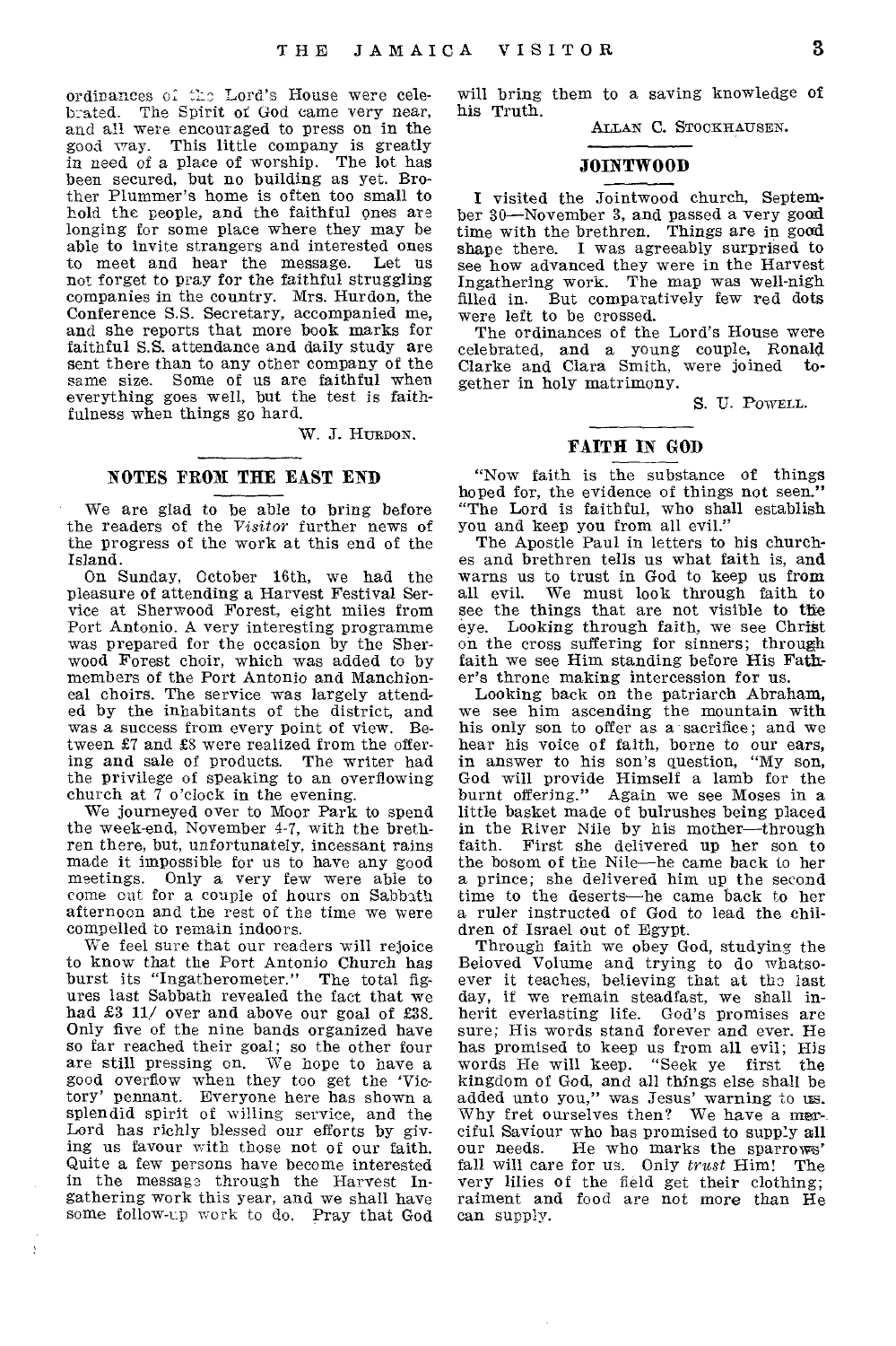Faith worketh by love. Faith and love will carry us through this world. Through faith we shall be able to overcome the many temptations that assail us. We shall be able to stand and battle for the cause of Christ unmoved. We shall be friendless and alone except for Jesus, who is better than a brother to us. His promise, "Lo, I am with you always even unto the end of the world," is ever a comfort to weary minds.

Through faith the centurion's servant was healed, the leper, and the blind—faith in the healing touch of Jesus' hand. According to our faith, so let it be. Christ reproved his disciples with "O ye of little faith!" The disciples with "O ye of little faith!" same words are being said to us to-day.

May the Lord help us to have faith in Him, ever leaning on his right arm and delivering up ourselves to His protection.

LUCILLE HOSANG.

# *HOME MISSIONARY DEPT.*

# OVER THE TOP

The Harvest Ingathering campaign is progressing nidely in spite of all hindering causes, such as unfavourable weather conditions and other obstacles. The true soldier does not permit himself to be swayed by circumstances and fights through all kinds of difficulties; so we believe we have some real soldiers in some of the churches of Jamaica.

Just before I left the office, I received word that two of our leading churches had reached their goals. They are the Port Antonio and the Spanish Town churches. Truly this is really good news, and we must congratulate these churches on their suc-<br>cess. I nave not yet been able to learn I nave not yet been able to learn which of these two churches was the first to "go over the top," but as near as I can find out they were almost a tie, and so may have to share the honour of being the first in the conference. However, I Think the goal which was set for them by the conference was reached first by Port Antonio, but as related in the last *Visitor,* they set their goal higher than what had been set by the Conference, and it is their own goal of £38 which they have now reached. This is surely splendid work.

We understand that there are a few other churches that are nearing their 'goal, and  $\tau$  we may soon be able to report a good numlier who have successfully concluded the campaign. What others have done, you can do; so let us all put forth another good effort to bring this wonderful campaign to a successful end.

Surely I could give no stronger argument for the importance of our doing our best, than to remind you of the great need. We are standing on the borders of eternity and the only thing which stands between us and

the promised land is the great unfinished task of warning the World.

R. J. SYPE

# THIRD QUARTER MISSIONARY REPORTS

We wish to take this opportunity to thank those of the Church Home Missionary secretaries who have so faithfully sent in their<br>reports from quarter to quarter. At the reports from quarter to quarter. close of the third quarter we made a strong appeal to all these dear secretaries to make that a banner quarter for number of churches reporting. The response was quite good, though not so good as we would have liked. Counting several churches from which I received oral reports, by going after<br>them, we received 63 reports. However. them, we received 63 reports. Some of these were too late to go into the general report; so I am going to publish here the names of the churches that sent their reports in in time to be counted with the rest. I trust that for the fourth quarter every church will be in this list. They are:—

Bagbie Montego Bay Hellas Gate Newell Belfield New Roads Ballimona<br>Bellias Gate Mewell<br>Bellield New Port<br>Beeston Springs Ocho Rios Beeston Springs Ocho Rios Bonny Gate Orange Blue Hole Port Antonio Brittonville Port Maria Bird's Hill Porus Bryant Hill<br>Canaan Contented Hall<br>Craig Craig Sheffield Duxes Sherwood Forest Everton Park Spanish Town Georgetown Swift River Glengoffe<br>Grove Town<br>Jointwood Joint-wood White House Mt. Carey read.

St. Ann's Bay<br>Santa Cruz Vaughansfield Kencot Windsor Forest Kingston And two churches Lamb's River that failed to sign<br>Linnstead any name or give<br>March Town any clue so that we<br>Manchioneal could tell who the<br>Mahogany Grove reports belonged to. Mahogany Grove reports belonged to.<br>Mandeville Even the post marks<br>Mt. Peace on the envelopes<br>Mt. Providence were too blurred to Mt. Peace on the envelopes Mt. Providence were too blurred to

This time we shall not publish these churches in the order in which we received the reports, but next quarter we expect to do that, and then we can see which ones are the most prompt. We sincerely trust that all the churches will do their best in doing faithful work, and then not forget to report.  $R. J. SYPE.$ R. J. SYPE.

#### KINGSTON

In spite of knowing the steep, uphill work before us in the Harvest Ingathering campaign, we were courageous enough to retain our goal at £200, although it would have been strictly justifiable to have lowered it by about £50. to quadrate with existing circumstances and conditions.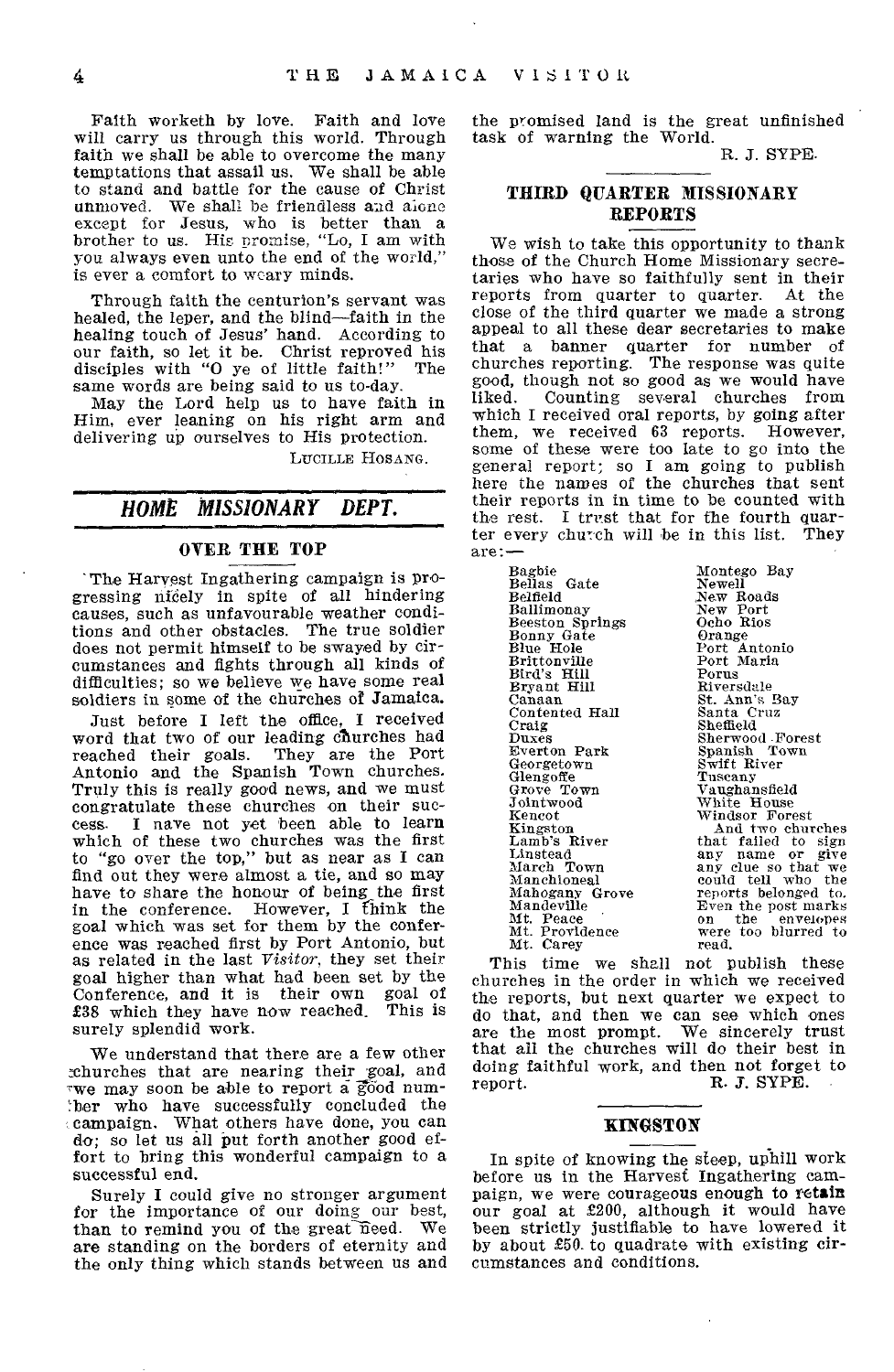Now the set period, six weeks, for the campaign is away in the past; and we regret that the goal is not yet attained. There is some distance yet to climb, but we are determined to employ extension of time in which to achieve our aim.

Our experience in the campaign this year seems to be a bit different from that of former years, last year in particular, when we seemed to have had everything our own way. Now, it is much like the story of "The Tortoise and the Hare," on the side of the Tortoise, of course—slow, but sure.

There is an intake at present of £135. A Lew more weeks of more united effort, and God's further blessing will set us ahead of the goal, we trust.  $S$ , U. IO the goal, we trust.

### GRAND CAYMAN

Since the cool of the glad spring morning the Master has been calling for the seeds of truth to be planted. He is calling on you and me and all others who have heard the command. Did I say on you and on *me?*  Yes, he has given every man his work, Now here is work in the Harvest Ingathering Campaign. Let us not fear the reproach of the Gentiles, for wealth must come from them to place labourers in the harvest field. We know what it is to meet reproaches, for we are getting them; but in the strength<br>of the Lord we labour and pray. God's of the Lord we latour and pray. truth must be planted, watched, and tended. We are down in the autumn, and the harvest is white.

Soon will come the winter morning, when the work will be ended. Some wheat lies all ungarnercd. Some seed was stored and wasted. Am I a faithful seed-sower and harvester?

We must fight to win the crown. This is an individual battle. Jesus fought and won for us, and planted His banner on the glorious heights; but we must fight to hold what has been won. The time is short. Let us not get weary before we finish. Jesus is coming soon to take His faithful few. Dear readers of the VISITOR, remember in your prayers these few brethren and sisters in this small part of the Lord's vineyard, that we may be faithful till Jesus comes.

#### THERESA NAVIS.

#### PORT MARIA

On Sunday afternoon, September 25th, our Harvest Festival came off most satisfactorily. In spite of a heavy shower of rain just at the hour appointed for the service, it was well attended. We were glad to have with us Brother, A. C. Stockhausen of Port Antonio, who "gave a very touching and interesting talk on "The World's Great Harvest." Fitting into this was our prepared programme, in which the little children with

their exercise and song expressed their desire to be little workers for Christ.

Though it was said to be not the most fruitful time of the, year, we were no less successful than in the fruitful time. The Lord is with His people at all times, in and out of season.

We were also privileged to have Brother Stockhausen with us for the night service, when he again spoke as led by the spirit. He both defined and impressed upon his hearers the true meaning of having faith in Christ and having the faith of Christ, and we are sanguine that each one went away feeling greatly helped.

Reporting further, we are also glad to say that we are not behind hand in our missionary work. We are continuing our usual weekly meetings, where reports are given of work done. The number of tracts distributed for the month of August was 844 pages. As we distribute them, we find the people willing to receive them. The small people willing to receive them. tracts "Leaves of Autumn" we are expecting to scatter according to the title in the town of Port Maï<sup>1</sup>a. We are thankful to say that our little company is progressing, though slowly. The Lord has promised to finish the work and cut it short in righteousness and we want to finish with it.

#### M. A. COORE.

# *SABBATH SCHOOL DEPARTMENT.*

#### THE LAST OF THE YEAR.

We are nearing the close of another year, and the time has come for us to look back over this past year and rehearse the tender mercies of God, His deliverances from dangers seen and unseen, the victories we have won through the name of Jesus.

Another special season is almost here our annual Week of Prayer. Now is the time for heart-searching, that every barrier may be broken down and by meditation and prayer our hearts made soft and tender for this occasion. This should be the prelude in our experience of what we may have at our coming Conference. God forbid that any barriers be left in the way.

My mind goes back to the first part of last year when \*'e set our various goals for Sab-bath-sdhoOl and our individual goals. Let us bear in mind that "The end of goals is the winning of souls." Individually I believe most of us pledged to pray and earnestly work to win at least one soul for the<br>year. Have we seen results? Have we Have we seen results? faithfully cone our part? Then our Sabbath-school money goals are very important. The Sabbath-school is bceoming the right hand of the Mission Board. They know that they can count on us.

For the past eight years, the Sabbathschools over the world have given more than a million dollars to missions every year. Surely the Mission Board has something to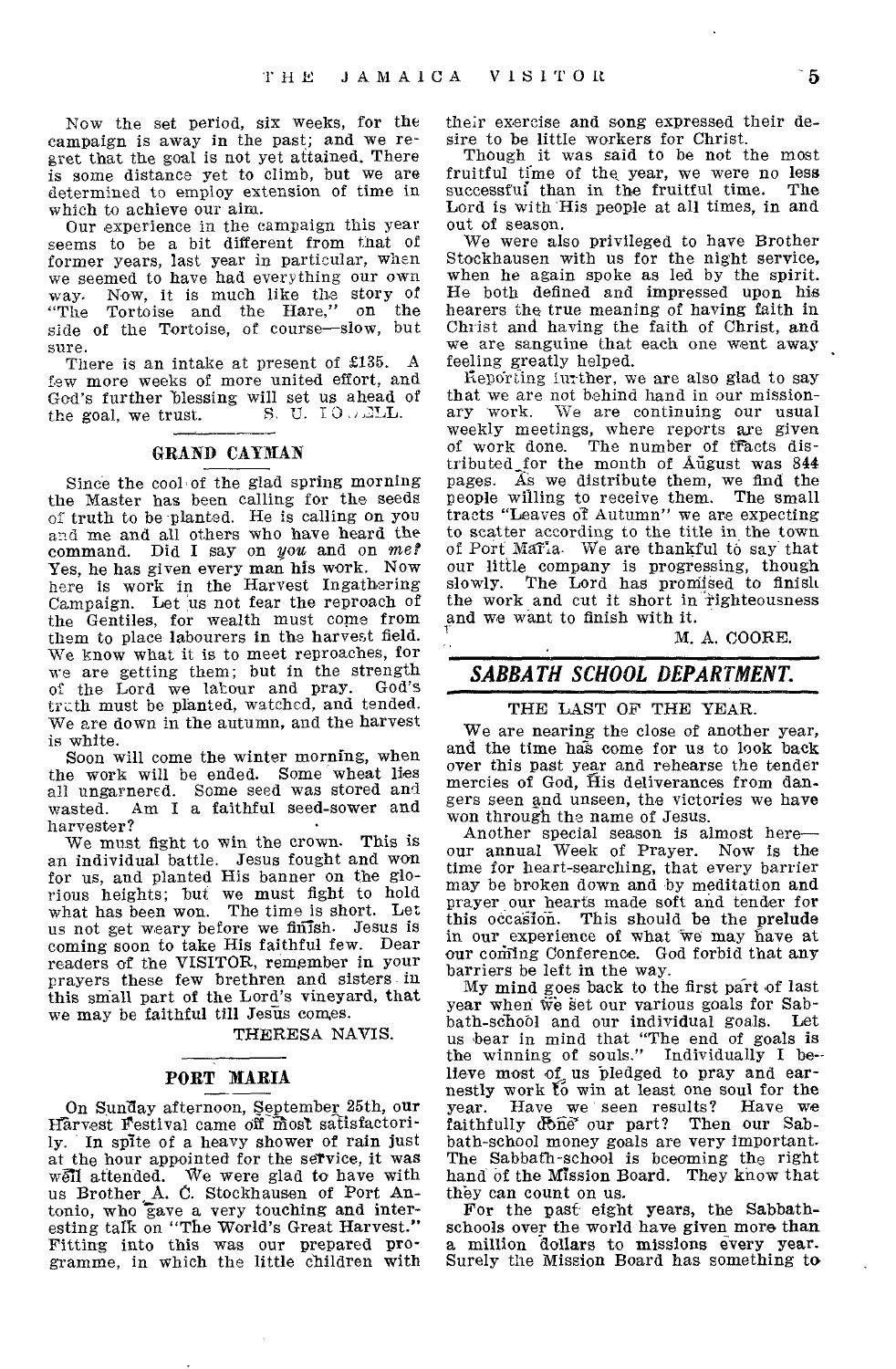count on; and, brethren and sisters, it is not only the Mission Board that is counting on us but it is the Lord- May we realize cur responsibilities as members of the Sabbath-school and faithfully work, not as men pleasers but as unto the Lord.

The time is here now to finish our work in the Sabbath-school Training Course classes. Those who have the December S.S. Worker can begin at once to review the questions and prepare to answer. Let us not look upon this as a great task, but let us take one or two questions a week and faithfully continue until we finish. These have been very helpful studies, and we receive a blessing as we willingly co-operate with the Lord in all His plans to help us and to help others.

A Sabbath-school Investment programme has gone out, and I strongly urge every school to have this programme either December 3, or the first Sabbath in January. I know the last of the year is filled very full with the Week of Prayer and the 13th Sabbath, and so many things crowding in; but I believe with some extra effort this programme can be made a great blessing to all our schools and to us as individuals. Let us all bring in whatever we have pledged and dedicated, that it may be counted on this year's InVestment. I desire all secretaries and treasurers to report amounts for the Investment Fund and Birthday offerings separately.

The times are becoming\_more trying every day; so let us make our Sabbath-school lessons a part of our every-day lives, and learn to have a "deep and abiding trust in the Lord," no matter what may come.

"A lot of little worries lie

Along the path of every day;

Oh, shall we make them stumbling blocks,

Or stepping-stones along the way? "We can leave them to trip the feet, And hold us from our onward goal; Or we may build them into stairs, An upward path to speed the soul." H. A. HURDON.

# *EOUCATIONAL DEPARTMENT.*

#### WEST INDIAN TRAINING COLLEGE

[The commencement speeches will be coneluded next month.—Ed.]

#### PRESENTATION

We, the Senior Class of 1927, hereby express our heartiest and sincerest appreciation to the West Indian Training College for all that she has done for us, by giving<br>her a Sundial for measuring time. With her a Sundial for measuring time. the Sundial for indicating it, we trust that all who see the dial will be reminded of the demands of time, and make use of the golden hours.

Scrae men in the, world to-day are in a state of bankraptey, and they owe the world more than they can pay, because they will not make the proper use of time. Time, not make the proper use of time. which is measured by the sun from day to day, is like matter; it can neither be destroyed nor created, and is at the disposal of every man. It is the greatest gift from the divine hands of the Omnipotent; and like the golden sun which shines in the path of every creature, it encircles us, and we find ourselves walking from day to day in this field of time. For everything that we see in the world, the many discoveries and inventions, the building of stupendous bridges, the laying of cables, the m ghty ocean liners, airplanes, steam engines, railway engines, skyscrapers, and the great works unknown to us in this-part of the world—for all these, time receives the credit. The greatest thing that time has produced is the creation of this world. The great God took a portion of time (six days) and made the world. God gave time to man, and it has decked and decorated this world with all the comforts of life, and has made of all men who have put her to the right use, useful vessels through which fame, honour, comfort, and all the true virtues of life come.

As a further evidence of our heartfelt gratitude, and to make sure that we shall be remembered, we have planned to hoist on the campus before the College building, the beautiful Union Jack, an advocate of union, which belongs to our Alma Mater. We hope that under the banner of the Union Jack our true loyalty to British rule may remain unchanged unto the end of time.

The thought of the Sundial brings to mind these reflections of our poets and sages:<br>Shakespeare, one of the greatest characters in English literature, says:

"Minutes, hours, days, months, and years Pass'd over to the end they were created. Would bring white hairs unto a quiet grave, Ah, what a fife were this!"

The Earl of Chesterfield urges: — "Know the true value of time; snatch, seize, and enjoy every moment of it. No idleness, no laziness, no procrastination; never put off till tomorrow-what you can do to-day."

The poet Young will long be remembered by this short verse:

"Time wasted is existence, used is life."

Vandyke, realizing the true value of time, could net refrain from writing these two short poems on Sundials:

# "Time is

Too Slow for those who Wait,

Too Swift for those who Fear,

Too Long for those who Grieve,

Too Short for those who Rejoice;

But for those who love,

Time is not."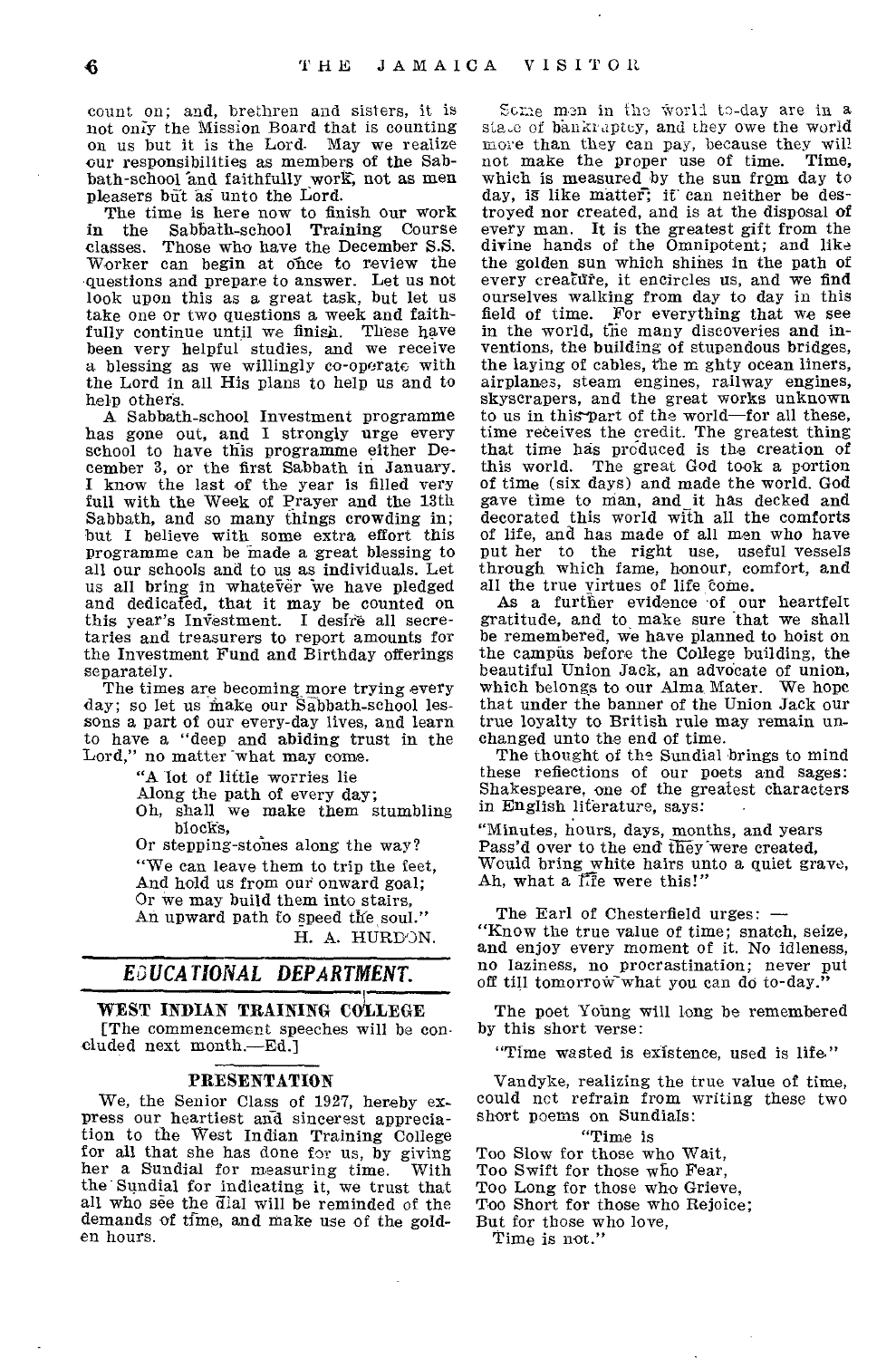"The shadow by my finger cast Divides the future from the past; Before it sleeps the unborn hour In darkness, and beyond thy power; Behind its unreturning line, The vanished nou., no longer thine: One hour alone is in thy hands,— The Now on which the shadow stands."

Teachers, students, parents, and friends may we get the true vision of time, which is able to do for us what the great God has outlined. So that when our future years of labour shall be made glad, and we look back upon the screen of time we may see written in golden letters, Thy name has been well spent.

WALTER D. HALL.

#### CURRENT ITEMS

Miss Lily Moulton has written from her home in Santo Domingo to renew her subscription to the *Jamaica Visitor* in order tha7. she may not miss the news from the W.I.T.C.

All were glad to see Miss Vida Hamilton looking better when she spent a few hours here on Sunday, November 6th.

Messrs. Nation and McKinley and Misses L Parchment and E. Andrean were weekend visitors to Kingston recently.

Mr. and Mrs. E. E. Parchment went to Southfield November 4th for the week-end, hut were suddenly called home early Sunday morning by the death of Mr. Felix Heron.

Mr. Arthur Heron and his mother spent Sunday and Monday with us, Mr. Heron having arrived Sabbath afternoon in time to see his trother before he passed away, tho' the latter was too- ill to converse. Mr. Felix Heron is greatly missed, especially in the business office and the cabinet shop.

A feeling of solemn sadness pervaded our campus for many days. No school was held on Monday following Mr. Heron's funeral and the picnic planned for "Peacemaker's Day" was indefinitely \_postponed. The second six-week period examinations began on Tuesday.

An interesting and informing lecture on "Sound" was given in the college auditorium on the evening of November 12, by Mr. Ogle, school inspector for this part of Jamaica.

Messrs. Pitter and Haig have spent some time visiting their Alma Mater the past month, and seem loath to leave her.

#### REPORT OF TITHES AND OFFERINGS FOR MONTH OF OCTOBER, 1927.

| Churches and<br><b>Companies</b>                                                                               | Tithes.                                                                            | <i>Offerings</i>                                                                                   | Har. Ing.                                            |  |
|----------------------------------------------------------------------------------------------------------------|------------------------------------------------------------------------------------|----------------------------------------------------------------------------------------------------|------------------------------------------------------|--|
| Axe and Adze<br><b>Elue Hole</b><br>Bellas Gate<br>Ballimonay<br>Beverley<br>THE LITTLE<br>TI 11<br>منبت<br>T. | 3<br>08<br>19<br>10<br>82<br>2<br>19<br>0<br>Ω<br>0<br>0<br>2<br>٩<br>4<br>18<br>О | 3<br>u<br>8<br>0<br>3<br>61<br>0<br>6<br>0<br>$4\,$<br>0<br>∩<br>0<br>7<br>R<br>$\Omega$<br>≏<br>я | 0<br>0<br>0<br>0<br>0<br>в<br>0<br>0<br>11<br>В<br>∩ |  |

| Belfield<br>Bonny<br>Gate<br>Bluefields<br>Bryant<br>Hill<br>Brown's<br>Town<br>Beeston Spring<br>Brittonville<br>Hall<br>Carron<br>anaan<br>Contented<br>Craig<br>Campbell's<br>$_{\rm Hall}$<br>Cas-                                                                                                                                                                                                                                                                                                                                                                                                                                                                                                                                                                                                                                                                                                                                                                                                                                                                                                                                                                                                         | 5<br>7<br>0<br>11<br>0<br>0<br>0<br>0<br>0<br>0<br>15<br>0.<br>1<br>10<br>8<br>1<br>0<br>0<br>1<br>3<br>3<br>16                                                                                                                                                                                                                                                                                                                                                                                                                                                                                                                                                                                                                                                                                                                                                                                                                                                                                                              | 3<br>31<br>0<br>0<br>$\overline{0}$<br>8<br>$\frac{1}{2}$<br>3<br>0<br>11<br>3                                                                                                                                                                                                                                                                                                                                                                                                                           | 15<br>1<br>0<br>3<br>101<br>0<br>$\mathbf 0$<br>0<br>0<br>0<br>$\mathbf 0$<br>0<br>$_2^0$<br>$\mathbf 0$<br>0<br>0<br>42<br>$\frac{0}{4}$<br>3<br>0.<br>$\tilde{6}$<br>0<br>0<br>0<br>0<br>0<br>19<br>81<br>17<br>2<br>0                                                                                                                                                                                                                                                                                                                                                                                                                                                                                                                                                                                                                                                                                                                                                                                                                                                                                                                                                                                                                                                                                                                                                                                                                                                                                                                                                                                                      | $^8_7$<br>4<br>1<br>Ŝ₹<br>2<br>0<br>0<br>0<br>0<br>0<br>0<br>0<br>0<br>0<br>Ò<br>6<br>14<br>41<br>1<br>Ô<br>$\begin{smallmatrix} 0 \ 0 \end{smallmatrix}$<br>0<br>Q<br>0<br>0<br>$\bf{0}$<br>$\bm{0}$<br>$\overset{0}{2}$<br>0<br>18                                                                                                                                                                                                                                                                                                                                                                                                                                                                                                                                                                                                                                                                                                                                                                                                                                                                                                                                                                                                                                                                                                                                                                                                                                                                                                                                                                            |  |  |  |  |  |
|----------------------------------------------------------------------------------------------------------------------------------------------------------------------------------------------------------------------------------------------------------------------------------------------------------------------------------------------------------------------------------------------------------------------------------------------------------------------------------------------------------------------------------------------------------------------------------------------------------------------------------------------------------------------------------------------------------------------------------------------------------------------------------------------------------------------------------------------------------------------------------------------------------------------------------------------------------------------------------------------------------------------------------------------------------------------------------------------------------------------------------------------------------------------------------------------------------------|------------------------------------------------------------------------------------------------------------------------------------------------------------------------------------------------------------------------------------------------------------------------------------------------------------------------------------------------------------------------------------------------------------------------------------------------------------------------------------------------------------------------------------------------------------------------------------------------------------------------------------------------------------------------------------------------------------------------------------------------------------------------------------------------------------------------------------------------------------------------------------------------------------------------------------------------------------------------------------------------------------------------------|----------------------------------------------------------------------------------------------------------------------------------------------------------------------------------------------------------------------------------------------------------------------------------------------------------------------------------------------------------------------------------------------------------------------------------------------------------------------------------------------------------|-------------------------------------------------------------------------------------------------------------------------------------------------------------------------------------------------------------------------------------------------------------------------------------------------------------------------------------------------------------------------------------------------------------------------------------------------------------------------------------------------------------------------------------------------------------------------------------------------------------------------------------------------------------------------------------------------------------------------------------------------------------------------------------------------------------------------------------------------------------------------------------------------------------------------------------------------------------------------------------------------------------------------------------------------------------------------------------------------------------------------------------------------------------------------------------------------------------------------------------------------------------------------------------------------------------------------------------------------------------------------------------------------------------------------------------------------------------------------------------------------------------------------------------------------------------------------------------------------------------------------------|-----------------------------------------------------------------------------------------------------------------------------------------------------------------------------------------------------------------------------------------------------------------------------------------------------------------------------------------------------------------------------------------------------------------------------------------------------------------------------------------------------------------------------------------------------------------------------------------------------------------------------------------------------------------------------------------------------------------------------------------------------------------------------------------------------------------------------------------------------------------------------------------------------------------------------------------------------------------------------------------------------------------------------------------------------------------------------------------------------------------------------------------------------------------------------------------------------------------------------------------------------------------------------------------------------------------------------------------------------------------------------------------------------------------------------------------------------------------------------------------------------------------------------------------------------------------------------------------------------------------|--|--|--|--|--|
| tle<br>Coleyville<br>$_{\rm Duxes}$<br>Darliston<br>Dalvey<br>$_{\rm Devon}$<br>Everton Park<br>Florence<br>нш<br>$_{\rm East}$<br>$_{\rm End}$<br>Flower<br>Hill<br>Fustic<br>Grove<br>Goshen<br>Glengoffe<br>Guy's<br>Hill<br>Grove Town<br>George Town<br>Grantsville<br>Hart<br>Hill<br>Hill<br>$_{\rm{Top}}$<br>Hector's<br>River<br>Jack's River<br>Jointwood<br>Kingston<br>Kencot<br>Lamb's<br>River<br>Linstead<br>$_{\rm Lith}^{\rm{Conz}}$<br>Bay<br>London<br>Montego<br>Bay<br>Providence<br>Mt.<br>Peace<br>Carey<br>End<br>Mt.<br>Mt.<br>Mile<br>Manchioneal<br>$_{\mathrm{Tom}}$<br>March<br>Mandeville<br>Moore<br>Park<br>Mahogany Grovel<br>New<br>Port<br>Newell<br>New<br>Roads<br>Old Harbour<br>Orange<br>${\bf Proset}$<br>$_{\rm Port}$<br>Antonio<br>Porus<br>Port<br>Maria<br>Riversdale<br>Race Course<br>Spring<br>Garden<br>Sheffield<br>Spanish<br>St. Ann's<br>Southfield<br>Town<br>Bay<br>Santa<br>Cruz<br>Seaford<br>Town<br>Sav-la-Mar<br>Swift Rive<br>Springfield<br>River<br>$_{\rm S\hat{h}erwood}$<br>c.<br>Sherwood Forest<br>Trinity Ville<br>$_{\rm{Troy}}$<br>Tuscany<br>Upper Rgt.<br>St.<br>Vaughansfield<br>Waterloo<br>Windsor Forest<br>While Hill<br>Norway | 0<br>0<br>18<br>1<br>$\mathbf 0$<br>$\bf{0}$<br>16<br>$\overline{2}$<br>$\mathbf 0$<br>10<br>3<br>1<br>$\frac{2}{2}$<br>18<br>10<br>$\mathbf 0$<br>0<br>Ò<br>0<br>0<br>0<br>0<br>$\frac{0}{2}$ 6<br>$\frac{12}{9}$<br>$\mathbf 2$<br>0<br>0<br>0<br>0<br>7<br>18<br>1<br>1<br>15<br>1<br>$\tilde{1}\tilde{3}$<br>0<br>0<br>0<br>19<br>70<br>$15\,$<br>3<br>4<br>18<br>19<br>0<br>2<br>2<br>$\theta$<br>$\begin{array}{c} \bar{\mathbf{0}} \ \mathbf{13} \ \mathbf{15} \end{array}$<br>$\frac{8}{1}$<br>$\frac{9}{3}$<br>0<br>$\overline{2}$<br>$12 \,$<br>0<br>6<br>0<br>12<br>3<br>$\begin{smallmatrix} 1\bar{8}\ 6 \end{smallmatrix}$<br>$\frac{15}{17}$<br>14<br>0<br>0<br>2<br>3<br>0<br>0<br>0<br>1<br>14<br>0<br>1<br>0<br>$\bar{\bar{\textbf{8}}}$<br>19<br>0<br>1<br>1<br>2<br>õ<br>0<br>4<br>0<br>0<br>0<br>0<br>63120<br>$\overline{4}$<br>1<br>16<br>$\overline{2}$<br>14<br>9<br>0<br>0<br>0<br>0<br>15<br>0<br>3<br>7<br>0<br>0<br>0<br>0<br>$_{0}^{0}$<br>о<br>11<br>0<br>1<br>6<br>0<br>0<br>1<br>0<br>0<br>0 | 0<br>42<br>0<br>$^7_6$<br>3<br>6<br>41<br>0<br>0<br>0<br>0<br>2<br>$\bar{2}\frac{1}{4}$<br>03<br>0<br>0<br>42<br>4 <sub>2</sub><br>1<br>94<br>0<br>$9\frac{1}{2}$<br>02<br>9<br>11<br>$9\frac{1}{2}$<br>0<br>3<br>73<br>$\frac{1}{6}$<br>Оš<br>9<br>11<br>$\frac{103}{95}$<br>61<br>0<br>01<br>0<br>$\frac{6}{3}$<br>9<br>91<br>0<br>114<br>24<br>6<br>0<br>0<br>$\begin{smallmatrix} 8\frac{1}{2} \ 10 \end{smallmatrix}$<br>10<br>03<br>71<br>0<br>0<br>0<br>83<br>0ł<br>$\pmb{0}$<br>004530<br>0<br>0 | 6<br>8<br>0<br>8<br>9ž<br>0<br>0<br>0<br>0<br>0<br>19<br>83<br>9<br>0<br>0<br>0<br>3<br>31<br>9<br>1<br>1<br>0<br>12<br>12<br>$\mathbf 0$<br>0<br>0<br>0<br>0<br>0<br>0<br>0<br>0<br>0<br>0<br>0<br>$6\frac{3}{4}$<br>19<br>0<br>1<br>$\frac{3}{9}$<br>92<br>$\mathbf 0$<br>$\bf{0}$<br>0<br>0<br>0<br>$\mathbf 0$<br>$\mathbf 0$<br>0<br>11<br>1<br>94<br>$\bar{\text{o}}$<br>$\boldsymbol{0}$<br>0<br>$10\frac{3}{4}$<br>0<br>14<br>$\overline{2}$<br>$\bf{0}$<br>8,<br>0<br>$\frac{0}{2}$ $\frac{4}{2}$ $\frac{0}{0}$<br>0<br>14<br>81<br>$\frac{5}{1}$<br>0<br>6<br>$\frac{7}{15}0 \ \frac{2}{6}$<br>94<br>ОĪ<br>$^{\mathrm{0}}_{9}$<br>$\frac{0}{2}$<br>$\frac{0}{0}$<br>7<br>$\frac{5}{13}$<br>0<br>7<br>0<br>i,<br>$\overline{\mathbf{4}}$<br>01630<br>6<br>11}<br>9<br>11<br>16<br>111<br>$8\bar{4}$<br>19<br>3<br>9<br>0<br>0<br>0<br>0<br>14<br>51<br>$\bf{0}$<br>0<br>0<br>$\bf{0}$<br>11<br>9<br>$\mathbf 0$<br>$-8.8$<br>$18.8$<br>$\bf{0}$<br>$\frac{0}{4}$<br>4<br>10월<br>$\frac{0}{6}$<br>$\pmb{0}$<br>$\begin{smallmatrix} 0 \ 4 \ \end{smallmatrix}$<br>5<br>1<br>11<br>11§<br>0<br>5<br>3<br>0<br>0<br>0<br>0<br>0<br>0<br>1115<br>$\frac{3}{15}$<br>92<br>4<br>$11\frac{1}{4}$<br>$\frac{1}{7}$<br>0<br>8<br>0<br>10<br>0<br>0<br>0<br>0<br>0<br>0<br>0<br>0<br>0<br>8<br>$4\frac{1}{2}$<br>0<br>$\begin{smallmatrix} 3\ 0 \ 0 \end{smallmatrix}$<br>3<br>ōł<br>0<br>0<br>0<br>0<br>$\begin{smallmatrix} 0 & 2 \ 2 & 0 \ 1 & 0 \end{smallmatrix}$<br>0<br>0<br>10<br>10<br>1<br>$\begin{smallmatrix} 11\ 1\ 3\ 0 \end{smallmatrix}$<br>6<br>$\mathbf 0$<br>0<br>0<br>4<br>9<br>$\boldsymbol{0}$<br>0<br>0 | 0<br>0<br>0<br>0<br>0<br>0<br>0<br>0<br>0<br>Ť<br>1<br>10<br>0<br>0<br>$\pmb{0}$<br>1<br>0<br>ı,<br>0<br>0<br>0<br>$\boldsymbol{0}$<br>0<br>0<br>$\begin{smallmatrix} &0\0&0\0&\bullet\end{smallmatrix}$<br>0<br>0<br>$\mathbf 0$<br>0<br>Ó<br>0<br>$\begin{smallmatrix} 0\ 2\ 0 \end{smallmatrix}$<br>0<br>19<br>0<br>$\mathbf 0$<br>0<br>0<br>0<br>$\mathbf 0$<br>$\bf{0}$<br>$\bf{0}$<br>$\bf{0}$<br>$\mathbf 0$<br>$\mathbf 0$<br>$\overline{2}$<br>i<br>$\begin{smallmatrix}0\0\0\end{smallmatrix}$<br>$\begin{matrix} 0 \\ 0 \end{matrix}$<br>$\begin{smallmatrix} \bar{0}\ 12 \end{smallmatrix}$<br>0<br>0<br>0<br>0<br>0<br>0<br>91<br>$\bf{0}$<br>81<br>9<br>7<br>61<br>0000000<br>0<br>0<br>17<br>0<br>14<br>6<br>0<br>$\frac{0}{12}$<br>41<br>0<br>0<br>$\frac{0}{2}$<br>$\frac{0}{0}$<br>$\boldsymbol{0}$<br>5<br>0<br>0<br>0<br>0<br>0<br>ŏ<br>0<br>0<br>0<br>15<br>10}<br>6<br>0<br>$\frac{1}{9}$<br>0<br>0<br>0<br>0<br>$\boldsymbol{0}$<br>0<br>7064054080<br>8<br>0<br>0<br>0<br>$\overline{4}$<br>3<br>1<br>$\frac{0}{5}$<br>0<br>$^{24}$<br>0<br>0<br>$\boldsymbol{0}$<br>0<br>0<br>$\mathbf 2$<br>$\bf{0}$<br>0<br>$\mathbf 0$<br>0<br>0<br>0<br>0<br>18<br>1<br>$1\bar{3}$<br>$\frac{7}{4}$<br>0<br>0<br>0<br>13<br>1<br>0<br>0<br>0<br>0<br>0<br>0<br>0<br>0<br>$\mathbf 0$<br>0<br>$\v{0}{0}$<br>0<br>0<br>0<br>0<br>0<br>4<br>71.<br>$\begin{smallmatrix}0\\0\end{smallmatrix}$<br>v<br>0<br>$\boldsymbol{0}$<br>0<br>$^{\rm o}_{\rm 6}$<br>$\bf{0}$<br>0<br>4<br>101<br>0<br>0<br>0<br>0<br>0<br>0<br>0<br>$\begin{smallmatrix}0\0\0\end{smallmatrix}$<br>0<br>$\frac{2}{0}$<br>9<br>0 |  |  |  |  |  |
| Conf.<br>Isol.                                                                                                                                                                                                                                                                                                                                                                                                                                                                                                                                                                                                                                                                                                                                                                                                                                                                                                                                                                                                                                                                                                                                                                                                 | 1<br>0<br>2<br>18                                                                                                                                                                                                                                                                                                                                                                                                                                                                                                                                                                                                                                                                                                                                                                                                                                                                                                                                                                                                            | 0<br>73                                                                                                                                                                                                                                                                                                                                                                                                                                                                                                  | 2<br>0<br>0<br>1<br>1<br>8                                                                                                                                                                                                                                                                                                                                                                                                                                                                                                                                                                                                                                                                                                                                                                                                                                                                                                                                                                                                                                                                                                                                                                                                                                                                                                                                                                                                                                                                                                                                                                                                    | 0<br>0<br>0<br>0<br>0<br>0                                                                                                                                                                                                                                                                                                                                                                                                                                                                                                                                                                                                                                                                                                                                                                                                                                                                                                                                                                                                                                                                                                                                                                                                                                                                                                                                                                                                                                                                                                                                                                                      |  |  |  |  |  |
| Totals                                                                                                                                                                                                                                                                                                                                                                                                                                                                                                                                                                                                                                                                                                                                                                                                                                                                                                                                                                                                                                                                                                                                                                                                         | 256<br>10                                                                                                                                                                                                                                                                                                                                                                                                                                                                                                                                                                                                                                                                                                                                                                                                                                                                                                                                                                                                                    | 101                                                                                                                                                                                                                                                                                                                                                                                                                                                                                                      | 82<br>15<br>11å                                                                                                                                                                                                                                                                                                                                                                                                                                                                                                                                                                                                                                                                                                                                                                                                                                                                                                                                                                                                                                                                                                                                                                                                                                                                                                                                                                                                                                                                                                                                                                                                               | 181<br>8<br>10                                                                                                                                                                                                                                                                                                                                                                                                                                                                                                                                                                                                                                                                                                                                                                                                                                                                                                                                                                                                                                                                                                                                                                                                                                                                                                                                                                                                                                                                                                                                                                                                  |  |  |  |  |  |
| JAMAICA CONFERENCE.<br>W. J. HURDON.                                                                                                                                                                                                                                                                                                                                                                                                                                                                                                                                                                                                                                                                                                                                                                                                                                                                                                                                                                                                                                                                                                                                                                           |                                                                                                                                                                                                                                                                                                                                                                                                                                                                                                                                                                                                                                                                                                                                                                                                                                                                                                                                                                                                                              |                                                                                                                                                                                                                                                                                                                                                                                                                                                                                                          |                                                                                                                                                                                                                                                                                                                                                                                                                                                                                                                                                                                                                                                                                                                                                                                                                                                                                                                                                                                                                                                                                                                                                                                                                                                                                                                                                                                                                                                                                                                                                                                                                               |                                                                                                                                                                                                                                                                                                                                                                                                                                                                                                                                                                                                                                                                                                                                                                                                                                                                                                                                                                                                                                                                                                                                                                                                                                                                                                                                                                                                                                                                                                                                                                                                                 |  |  |  |  |  |